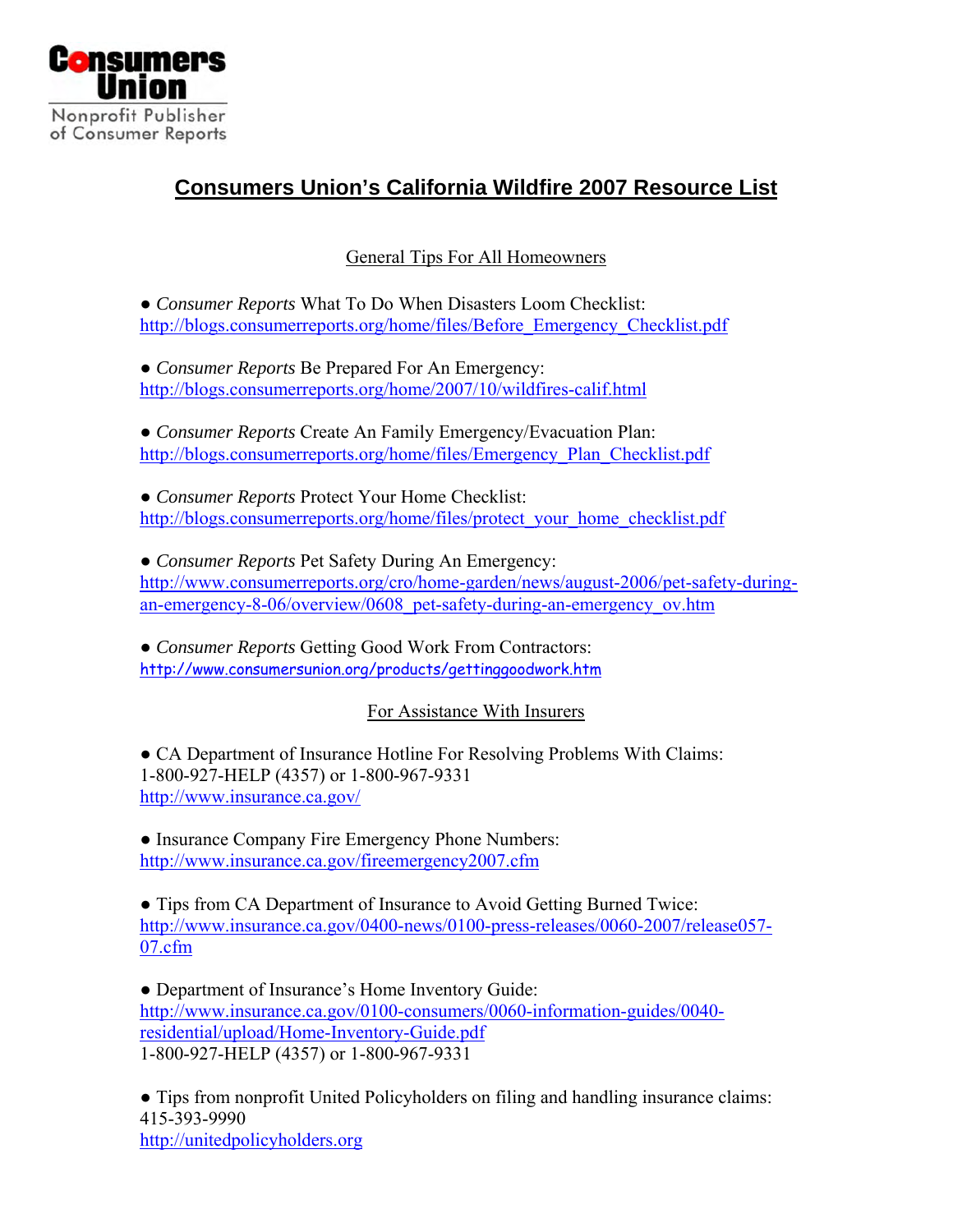United Policyholders' "Disaster Recovery Handbook and Household Inventory Guide" <http://unitedpolicyholders.org/booksale.html>

#### For Emergency Assistance for Evacuees and Their Families

● American Red Cross Emergency Information:

1-800-REDCROSS or 1-800-257-7575 (Spanish)

[http://www.redcross.org](http://www.redcross.org/)

The Red Cross urges those who have evacuated or will evacuate to register themselves on the Red Cross Safe and Well Website. On this site, people can leave a status message for their loved ones, letting them know their general location and well-being.

The Red Cross requests that those in the affected areas *follow instructions from local authorities.* You may also contact the Red Cross directly:

- People needing information on how to get help can call the American Red Cross at 1-800- RED CROSS (1-800-733-2767).
- Concerned family and friends can search Red Cross' Safe and Well list for those who have registered themselves as "safe and well" at: [http://www.redcross.org.](http://www.redcross.org/)
- Red Cross Shelters for Wildfire Evacuees: [http://www.sdarc.org/site/apps/nl/content2.asp?c=erKQL4NQE&b=3191239&co](http://www.sdarc.org/site/apps/nl/content2.asp?c=erKQL4NQE&b=3191239&content_id=%7BBCFEB594-FF4E-4A19-8DF9-13D56C5C5077%7D¬oc=1) [ntent\\_id=%7BBCFEB594-FF4E-4A19-8DF9-13D56C5C5077%7D&notoc=1](http://www.sdarc.org/site/apps/nl/content2.asp?c=erKQL4NQE&b=3191239&content_id=%7BBCFEB594-FF4E-4A19-8DF9-13D56C5C5077%7D¬oc=1)
- Tips from Red Cross on Wildfire Preparedness: [http://www.redcross.org/services/disaster/0,1082,0\\_594\\_,00.html](http://www.redcross.org/services/disaster/0,1082,0_594_,00.html)

• Governor's Office of Emergency Services 916-845-8510 or 916-845-8532 (Disaster Services) <http://www.oes.ca.gov/Operational/OESHome.nsf/1?OpenForm>

• Federal Emergency Management Agency (FEMA) 1-800-621-FEMA (3362) or 1-800-462-7585 [www.fema.gov](http://www.fema.gov/)

• FEMA Regional Office 510-627-7100

● Los Angeles County Emergency Home Page: <http://lacounty.info/>

• San Diego County Emergency Home Page: <http://www.sdcountyemergency.com/>

For Assistance With Contractors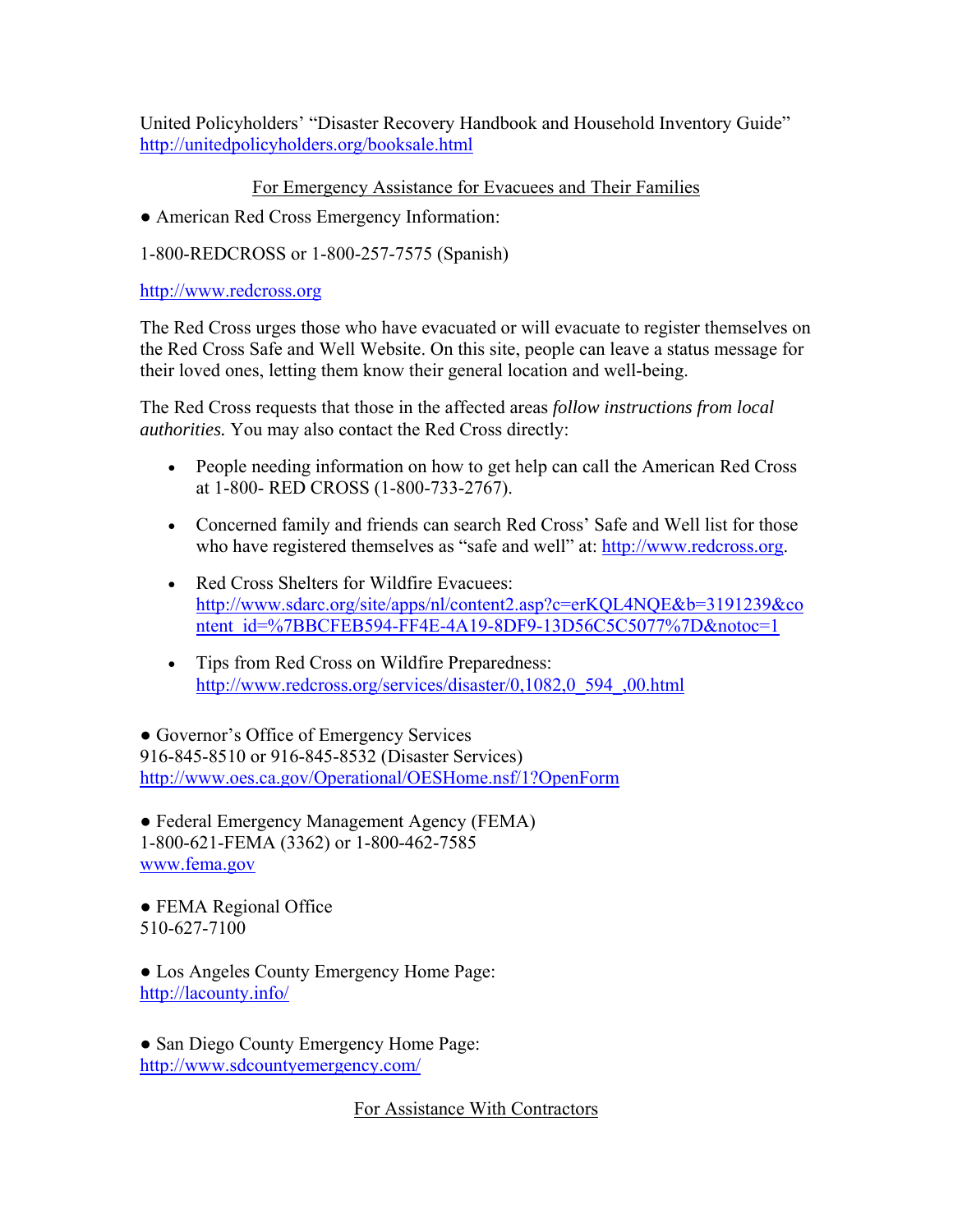● Disaster Tips from California Contractors State License Board: Hotline for disaster victims: 1-800-962-1125

[http://www.cslb.ca.gov/General-Information/disaster-information-center/disaster](http://www.cslb.ca.gov/General-Information/disaster-information-center/disaster-information-overview.asp)[information-overview.asp](http://www.cslb.ca.gov/General-Information/disaster-information-center/disaster-information-overview.asp)

● CA Department of Consumer Affairs verifies a contractor's license: 1-800-952-5210 [www.dca.ca.gov](http://www.dca.ca.gov/)

#### For Retrieval of Lost Documentation

● U.S. Social Security Administration 1-800-772-1213 [http://www.ssa.gov](http://www.ssa.gov/)

● U.S. Citizenship & Immigration Services 1-800-375-5283 <http://www.uscis.gov/portal/site/uscis>

● California Franchise Tax Board 1-800-338-0505 [http://www.ftb.ca.gov](http://www.ftb.ca.gov/)

● U.S. Internal Revenue Service 1-800-829-3676 [http://www.irs.gov](http://www.irs.gov/)

#### For Social Services or Legal Assistance

• California Department of Social Services 1-800-759-6807 or 1-800-952-8349 <http://www.dss.cahwnet.gov/cdssweb/default.htm>

● Los Angeles County Bar Association's "Helping Handbook" for Wildfire Victims <http://www.lacba.org/showpage.cfm?pageid=3461>

● State Bar of California (Lawyer Referral Service) 1-866-442-2529 [http://www.calbar.ca.gov/state/calbar/calbar\\_generic.jsp?cid=10182](http://www.calbar.ca.gov/state/calbar/calbar_generic.jsp?cid=10182)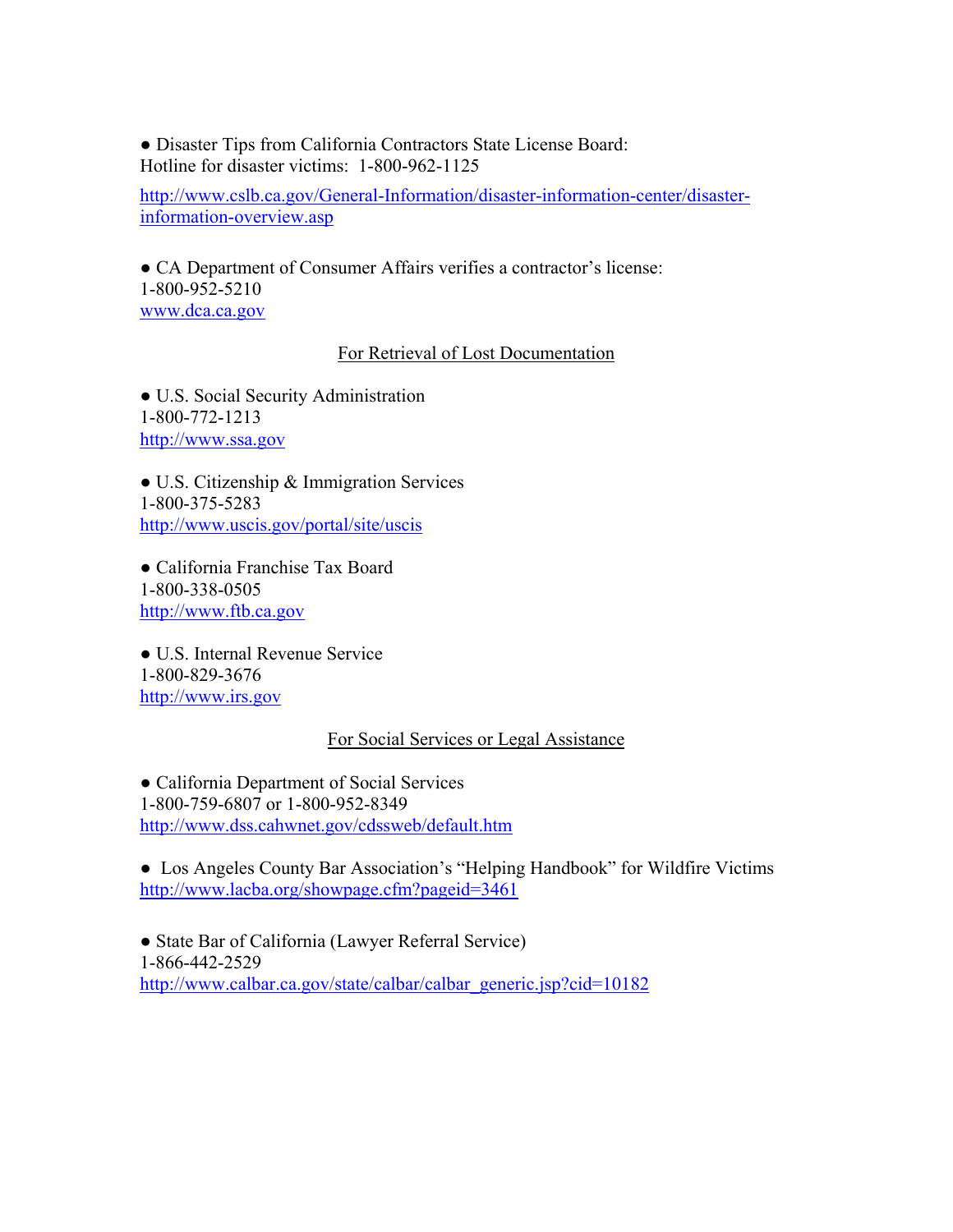

# California Wildfires 2007—Tips for Consumers

## Getting Your Due—Who to Contact Right After Your Loss

### If you are a Homeowner

### Your Insurance Company

- Call your insurance company *immediately* to file a claim for damage to your home or automobile.
- If you can't remember who insures your property, call your mortgage lender or bank for this information.
- Prevent further loss to your property. Insurance companies may not cover damage that occurs after your loss if you have not taken reasonable steps to protect your property.
- Document your losses by taking pictures and creating an inventory of your damaged or destroyed property and possessions. Keep this documentation in a safe place.
- Ask your insurance agent or company representative to assist you with your claim. Don't be afraid to ask too many questions. Your insurance company will assign an adjuster to help you with your claim, at no charge.
- Do not throw away any damaged property until your adjuster says it's OK to do so.
- Do not repair or replace your loss until your adjuster gives you authorization to do so.
- Be sure to keep careful notes of all of your conversations with your insurance company or anyone working for them. Note the date, time, name of the person you spoke to and what was discussed.
- If you have a question about your insurance policy or a problem with your insurer, contact the California Department of Insurance at 800 927-HELP.

### Adjusters and Attorneys

- You can still hire a public adjuster even if you still decide to work with the adjuster assigned to you by your insurance company.
- California Insurance Commissioner Steve Poizner just declared an "Insurance State of Emergency" and has lifted the ban on out-of-state adjusters working in California.
- If you hire a public adjuster, make sure that person is licensed. To verify a public adjuster's license call the California Department of Insurance at 800 927-HELP.
- You can hire an attorney to help you with a claim. Make sure the attorney you hire is in good standing. Check on the attorney's status at [www.calbar.org](http://www.calbar.org/) or 800 843-9052.
- Be sure that you understand what services are being provided and what fees you must pay for those services. Public adjusters and attorneys usually require a percentage of the claims settlement for their services.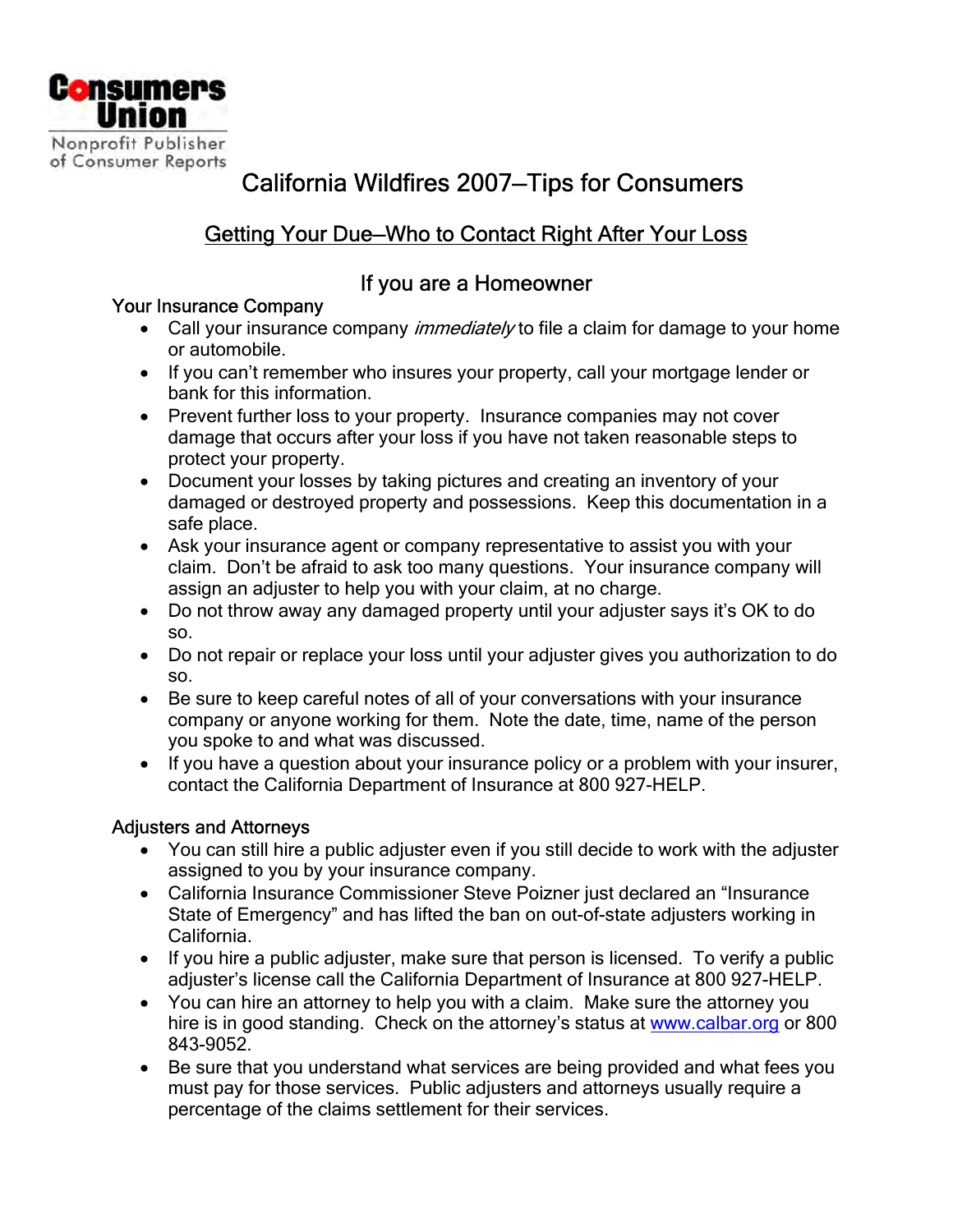• Check with your friends, relatives and associates for trustworthy referrals to professionals.

## If you are a Renter

#### Your Landlord

• Contact your landlord and refer to your rental agreement about responsibility for damages and repairs as well as any obligations to pay rent on damaged property.

#### Your Insurance Company

- If you have a renter's insurance policy, contact your insurance company to make a claim for losses to your personal property.
- Document your losses and keep careful notes of your conversations with your insurance company and any insurance company representative.
- •

# It's Time to Rebuild—Putting Back the Pieces

BEWARE OF SCAMS! Unfortunately, there are unscrupulous individuals who try to take advantage of individuals who have suffered loss as a result of a fire or other disaster. Be on the lookout for individuals who are offering you deals that are too good to be true or services that you are not looking for. Follow the recommendations below for hiring a contractor to repair or rebuild your home. If the person you are considering does not meet the standards we recommend below, don't hire them.

#### Working With Contractors

- Avoid door-to-door salespersons who are peddling their services. It's best if you initiate the contact with a potential professional you might choose to hire.
- Don't rush into repairs. Consider all of your alternatives before repairing or rebuilding your property.
- Make sure you deal only with a licensed contractor. Verify a contractor's license by requesting to see the contractor's "pocket license" and by calling with the Contractors State Licensing Board at 800 321-2752, or visiting their internet site at [www.cslb.ca.gov](http://www.cslb.ca.gov/) to check on the contractor's status.
- Make sure the contractor you choose has the proper insurance to protect you in the event that the contractor or any of the contractor's employees are injured on your premises while performing under the contract.
- Get at least three bids from qualified contractors. Make sure the bids are for like services and materials.
- Get references from contractors who are interested in selling you their services. Call the references to make sure the homeowners are satisfied with the contractor's work.
- Once you decide to work with a contractor, make sure that you get a written contract that details every aspect of the work to be performed, the type and grade of materials to be used, the dates for completion, the payment amount and when payment is due.
- Be aware that the down payment on a home improvement contract cannot exceed 10% of the contract price or \$1000, whichever is less.